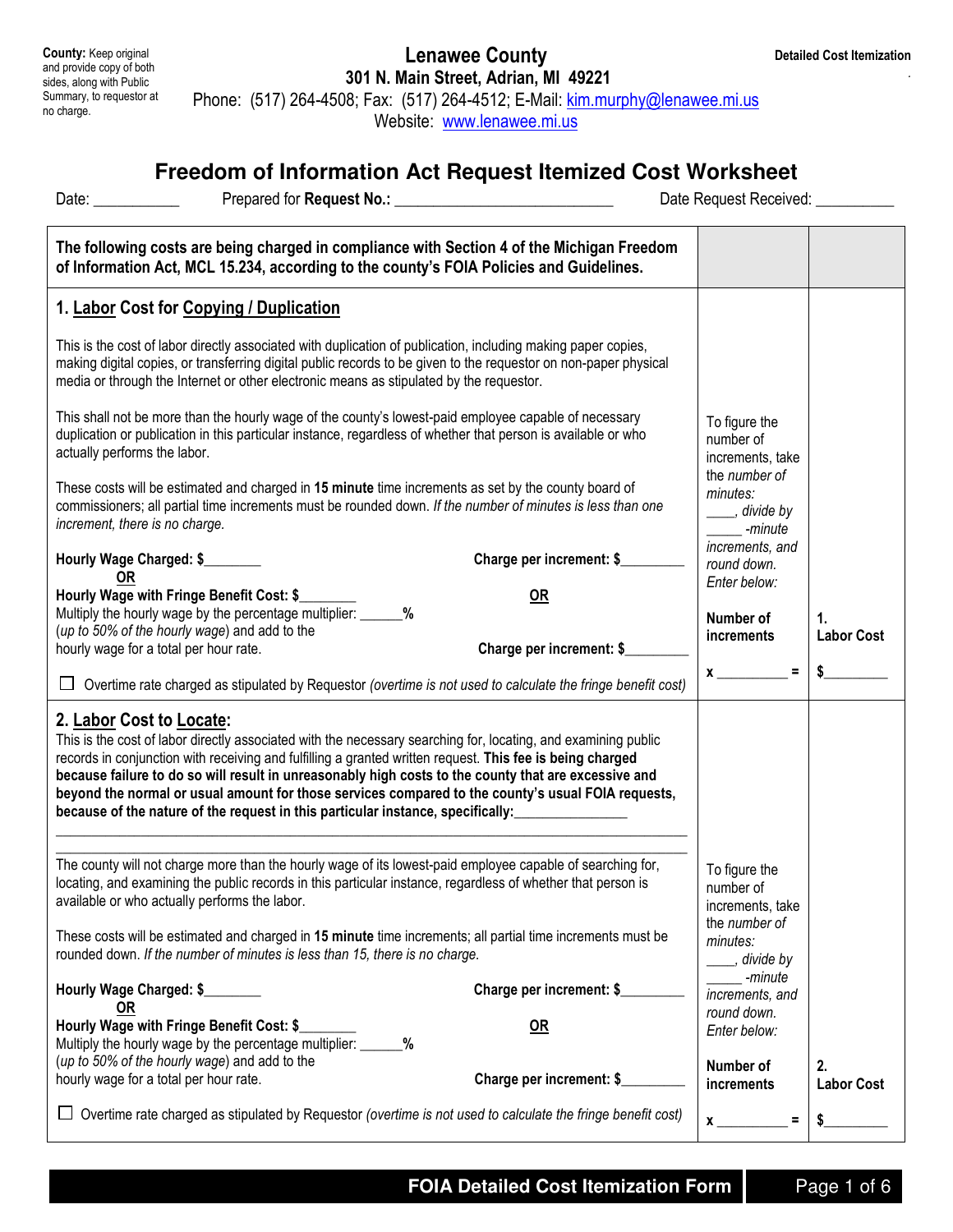| 3a. Employee Labor Cost for Separating Exempt from Non-Exempt (Redacting):                                                                                                                                                                                                                                                                                                                                                                                                                                                                                                                                                                                                                                                         |                                                                                                                                                             |                          |
|------------------------------------------------------------------------------------------------------------------------------------------------------------------------------------------------------------------------------------------------------------------------------------------------------------------------------------------------------------------------------------------------------------------------------------------------------------------------------------------------------------------------------------------------------------------------------------------------------------------------------------------------------------------------------------------------------------------------------------|-------------------------------------------------------------------------------------------------------------------------------------------------------------|--------------------------|
| (Fill this out if using a county employee. If contracted, use No. 3b instead).                                                                                                                                                                                                                                                                                                                                                                                                                                                                                                                                                                                                                                                     |                                                                                                                                                             |                          |
| The county will not charge for labor directly associated with redaction if it knows or has reason to know that it<br>previously redacted the record in question and still has the redacted version in its possession.                                                                                                                                                                                                                                                                                                                                                                                                                                                                                                              |                                                                                                                                                             |                          |
| This fee is being charged because failure to do so will result in unreasonably high costs to the county<br>that are excessive and beyond the normal or usual amount for those services compared to the county's<br>usual FOIA requests, because of the nature of the request in this particular instance,<br>specifically:<br><u> 1980 - Johann Stoff, deutscher Stoffen und der Stoffen und der Stoffen und der Stoffen und der Stoffen und der </u>                                                                                                                                                                                                                                                                              |                                                                                                                                                             |                          |
| This is the cost of labor of a county employee, including necessary review, directly associated with separating<br>and deleting exempt from nonexempt information. This shall not be more than the hourly wage of the county's<br>lowest-paid employee capable of separating and deleting exempt from nonexempt information in this particular<br>instance, regardless of whether that person is available or who actually performs the labor.<br>These costs will be estimated and charged in 15 minute time increments; all partial time increments must be<br>rounded down. If the number of minutes is less than 15, there is no charge.<br>Hourly Wage Charged: \$<br>Charge per increment: \$<br><b>OR</b>                   | To figure the<br>number of<br>increments, take<br>the number of<br>minutes:<br>____, divide by<br>-minute<br>increments, and<br>round down.<br>Enter below: |                          |
| Hourly Wage with Fringe Benefit Cost: \$<br><b>OR</b><br>Multiply the hourly wage by the percentage multiplier: ____%                                                                                                                                                                                                                                                                                                                                                                                                                                                                                                                                                                                                              | Number of<br>increments                                                                                                                                     | 3a.<br><b>Labor Cost</b> |
| (up to 50% of the hourly wage) and add to the<br>Charge per increment: \$<br>hourly wage for a total per hour rate.                                                                                                                                                                                                                                                                                                                                                                                                                                                                                                                                                                                                                | $x \overline{\phantom{a}} =$                                                                                                                                | $\frac{1}{2}$            |
| $\Box$ Overtime rate charged as stipulated by Requestor (overtime is not used to calculate the fringe benefit cost)                                                                                                                                                                                                                                                                                                                                                                                                                                                                                                                                                                                                                |                                                                                                                                                             |                          |
| 3b. Contracted Labor Cost for Separating Exempt from Non-Exempt (Redacting):<br>(Fill this out if using a contractor, such as the attorney. If using in-house employee, use No. 3a instead.)<br>The county will not charge for labor directly associated with redaction if it knows or has reason to know that it<br>previously redacted the record in question and still has the redacted version in its possession.<br>This fee is being charged because failure to do so will result in unreasonably high costs to the county<br>that are excessive and beyond the normal or usual amount for those services compared to the county's<br>usual FOIA requests, because of the nature of the request in this particular instance, | To figure the<br>number of                                                                                                                                  |                          |
|                                                                                                                                                                                                                                                                                                                                                                                                                                                                                                                                                                                                                                                                                                                                    | increments, take<br>the number of<br>minutes:                                                                                                               |                          |
| As this county does not employ a person capable of separating exempt from non-exempt information in this<br>particular instance, as determined by the FOIA Coordinator, this is the cost of labor of a contractor (i.e.: outside<br>attorney), including necessary review, directly associated with separating and deleting exempt information from<br>nonexempt information. This shall not exceed an amount equal to 6 times the state minimum hourly wage rate<br>of $\frac{\ }{\ }$ (currently \$8.15).                                                                                                                                                                                                                        |                                                                                                                                                             |                          |
| These costs will be estimated and charged in 15 minute time increments; all partial time increments must be<br>rounded down. If the number of minutes is less than 15, there is no charge.                                                                                                                                                                                                                                                                                                                                                                                                                                                                                                                                         | Number of<br>increments                                                                                                                                     | 3b.<br><b>Labor Cost</b> |
| Hourly Cost Charged: \$<br>Charge per increment: \$                                                                                                                                                                                                                                                                                                                                                                                                                                                                                                                                                                                                                                                                                | $x \overline{\phantom{a}}$                                                                                                                                  |                          |
|                                                                                                                                                                                                                                                                                                                                                                                                                                                                                                                                                                                                                                                                                                                                    |                                                                                                                                                             |                          |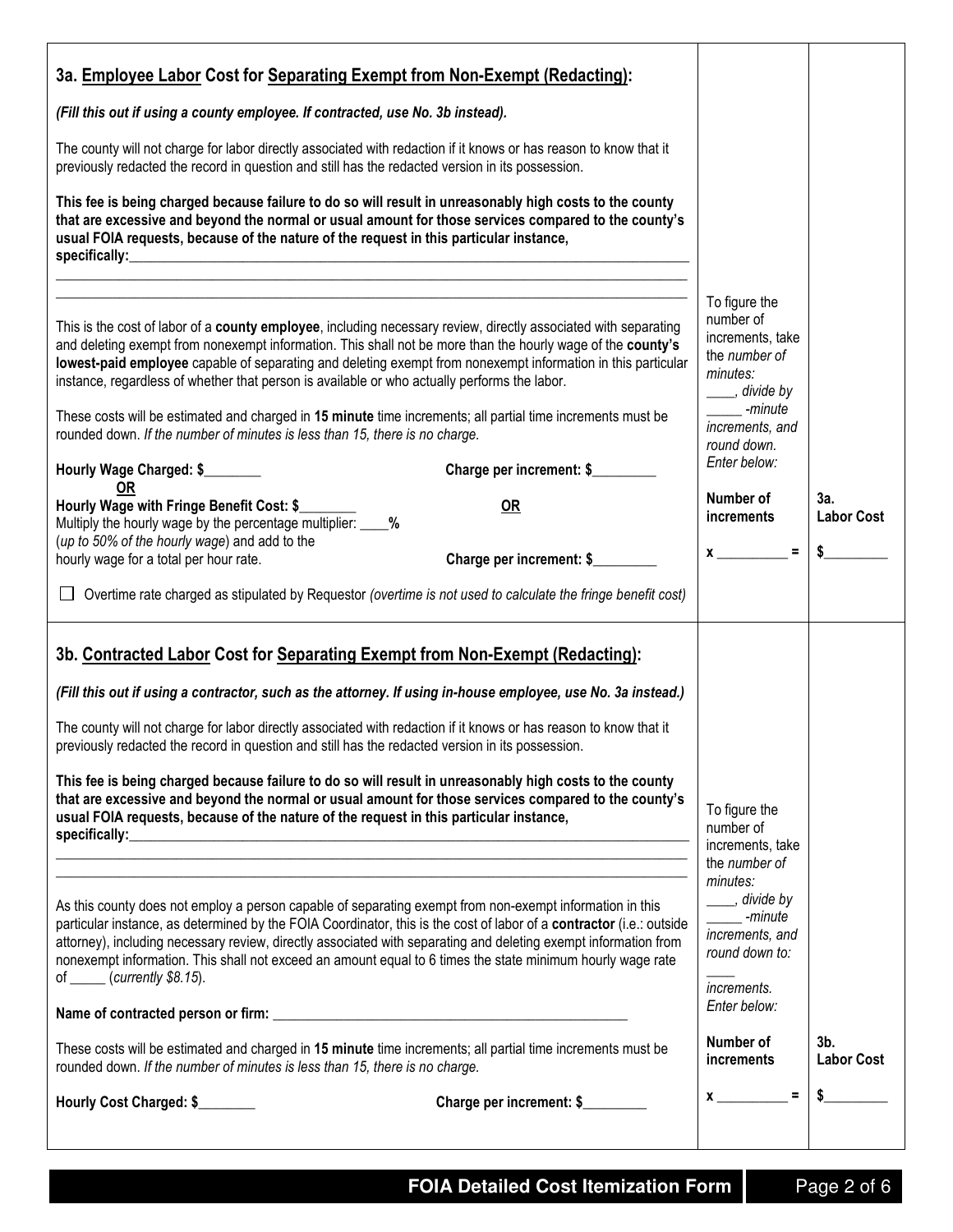| 4. Copying / Duplication Cost:                                                                                                                                                                                                                                                                                                                                                                          |                                  |                                        |
|---------------------------------------------------------------------------------------------------------------------------------------------------------------------------------------------------------------------------------------------------------------------------------------------------------------------------------------------------------------------------------------------------------|----------------------------------|----------------------------------------|
| Copying costs may be charged if a copy of a public record is requested, or for the necessary copying of a record<br>for inspection (for example, to allow for blacking out exempt information, to protect old or delicate original<br>records, or because the original record is a digital file or database not available for public inspection).                                                       |                                  |                                        |
| No more than the actual cost of a sheet of paper, up to maximum 10 cents per sheet for:                                                                                                                                                                                                                                                                                                                 | Number of<br>Sheets:             | Costs:                                 |
| Letter ( $8\frac{1}{2}$ x 11-inch, single and double-sided): 5 cents per sheet<br>٠<br><b>Legal</b> ( $8\frac{1}{2}$ x 14-inch, single and double-sided): 5 cents per sheet                                                                                                                                                                                                                             | $x \x \x = \frac{1}{s}$          |                                        |
| No more than the actual cost of a sheet of paper for other paper sizes:                                                                                                                                                                                                                                                                                                                                 |                                  |                                        |
| Other paper sizes (single and double-sided): 5 cents / dollars per sheet                                                                                                                                                                                                                                                                                                                                | $=$                              |                                        |
| Actual and most reasonably economical cost of non-paper physical digital media:                                                                                                                                                                                                                                                                                                                         | No. of Items:                    |                                        |
| <b>Circle applicable:</b> Disc / Tape / Drive / Other Digital Medium Cost per Item:<br>$\bullet$                                                                                                                                                                                                                                                                                                        | $x =$                            |                                        |
| The cost of paper copies must be calculated as a total cost per sheet of paper. The fee cannot exceed 10<br>cents per sheet of paper for copies of public records made on 8-1/2- by 11-inch paper or 8-1/2- by 14-inch<br>paper. A county must utilize the most economical means available for making copies of public records,<br>including using double-sided printing, if cost saving and available. |                                  | 4. Total<br><b>Copy Cost</b>           |
| 5. Mailing Cost:<br>The county will charge the actual cost of mailing, if any, for sending records in a reasonably economical and                                                                                                                                                                                                                                                                       |                                  |                                        |
| justifiable manner. Delivery confirmation is not required.<br>The county may charge for the least expensive form of postal delivery confirmation.<br>$\bullet$<br>The county cannot charge more for expedited shipping or insurance unless specifically requested by<br>$\bullet$                                                                                                                       |                                  |                                        |
| the requestor.*                                                                                                                                                                                                                                                                                                                                                                                         | <b>Envelopes or</b><br>Packages: | Costs:                                 |
| Actual Cost of Envelope or Packaging: \$                                                                                                                                                                                                                                                                                                                                                                | $\boldsymbol{x}$<br>$\equiv$     |                                        |
| <b>Actual Cost of Postage: \$_</b><br>per stamp<br>per pound<br>per package                                                                                                                                                                                                                                                                                                                             | $x$ <sub>___</sub>               |                                        |
| Actual Cost (least expensive) Postal Delivery Confirmation: \$                                                                                                                                                                                                                                                                                                                                          |                                  |                                        |
| *Expedited Shipping or Insurance as Requested: \$_                                                                                                                                                                                                                                                                                                                                                      |                                  |                                        |
| * Requestor has requested expedited shipping or insurance                                                                                                                                                                                                                                                                                                                                               |                                  | 5. Total<br><b>Mailing Cost</b><br>\$. |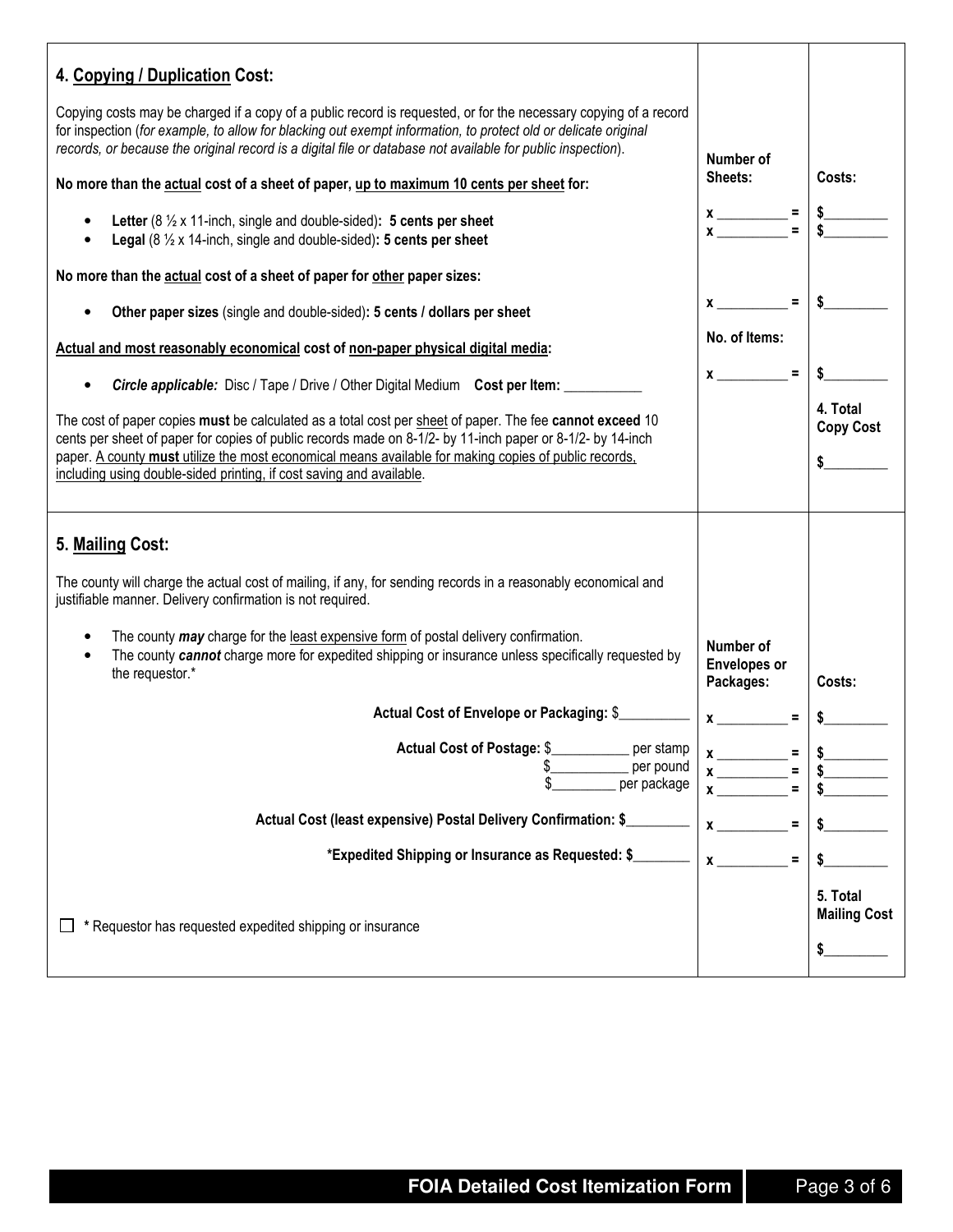| 6a. Copying/Duplicating Cost for Records Already on County's Website:<br>If the public body has included the website address for a record in its written response to the requestor, and the<br>requestor thereafter stipulates that the public record be provided to him or her in a paper format or non-paper<br>physical digital media, the county will provide the public records in the specified format and may charge copying<br>costs to provide those copies.<br>No more than the actual cost of a sheet of paper, up to maximum 10 cents per sheet for:<br>Letter ( $8\frac{1}{2}$ x 11-inch, single and double-sided): 5 cents per sheet<br><b>Legal</b> (8 $\frac{1}{2}$ x 14-inch, single and double-sided): 5 cents per sheet                                                                                                                                                                                                                                                                                                    | Number of<br>Sheets:<br>$x \overline{ )} =$                                                                                                                                            | Costs:                                   |
|-----------------------------------------------------------------------------------------------------------------------------------------------------------------------------------------------------------------------------------------------------------------------------------------------------------------------------------------------------------------------------------------------------------------------------------------------------------------------------------------------------------------------------------------------------------------------------------------------------------------------------------------------------------------------------------------------------------------------------------------------------------------------------------------------------------------------------------------------------------------------------------------------------------------------------------------------------------------------------------------------------------------------------------------------|----------------------------------------------------------------------------------------------------------------------------------------------------------------------------------------|------------------------------------------|
| No more than the actual cost of a sheet of paper for other paper sizes:<br>Other paper sizes (single and double-sided): 5 cents / dollars per sheet<br>Actual and most reasonably economical cost of non-paper physical digital media:<br><b>Circle applicable:</b> Disc / Tape / Drive / Other Digital Medium Cost per Item:<br>$\bullet$<br>Requestor has stipulated that some / all of the requested records that are already available on the<br>county's website be provided in a paper or non-paper physical digital medium.                                                                                                                                                                                                                                                                                                                                                                                                                                                                                                            | $x$ <sub>——</sub><br>$\equiv$<br>No. of Items:<br>$x \sim$ =                                                                                                                           | 6a. Web<br><b>Copy Cost</b>              |
| 6b. Labor Cost for Copying/Duplicating Records Already on County's Website:<br>This shall not be more than the hourly wage of the county's lowest-paid employee capable of necessary<br>duplication or publication in this particular instance, regardless of whether that person is available or who<br>actually performs the labor. These costs will be estimated and charged in 15 minute time increments; all partial<br>time increments must be rounded down. If the number of minutes is less than 15, there is no charge.<br>Hourly Wage Charged: \$<br>Charge per increment: \$<br>0R<br>Hourly Wage with Fringe Benefit Cost: \$<br><b>OR</b><br>Multiply the hourly wage by the percentage multiplier: _______%<br>and add to the hourly wage for a total per hour rate.<br>Charge per increment: \$<br>The county may use a fringe benefit multiplier greater<br>than the 50% limitation, not to exceed the actual costs of providing the information in the specified format.<br>Overtime rate charged as stipulated by Requestor | To figure the<br>number of<br>increments, take<br>the number of<br>minutes:<br>____, divide by<br>-minute<br>increments, and<br>round down.<br>Enter below:<br>Number of<br>increments | 6b. Web<br><b>Labor Cost</b>             |
| 6c. Mailing Cost for Records Already on County's Website:<br>Actual Cost of Envelope or Packaging: \$<br>Actual Cost of Postage: \$___________ per stamp / per pound / per package<br>Actual Cost (least expensive) Postal Delivery Confirmation: \$<br>*Expedited Shipping or Insurance as Requested: \$<br>* Requestor has requested expedited shipping or insurance                                                                                                                                                                                                                                                                                                                                                                                                                                                                                                                                                                                                                                                                        | Ξ<br><b>X</b><br>Number:<br><b>X</b><br>$x \overline{) x}$<br>l.                                                                                                                       | Costs:<br>6c. Web<br><b>Mailing Cost</b> |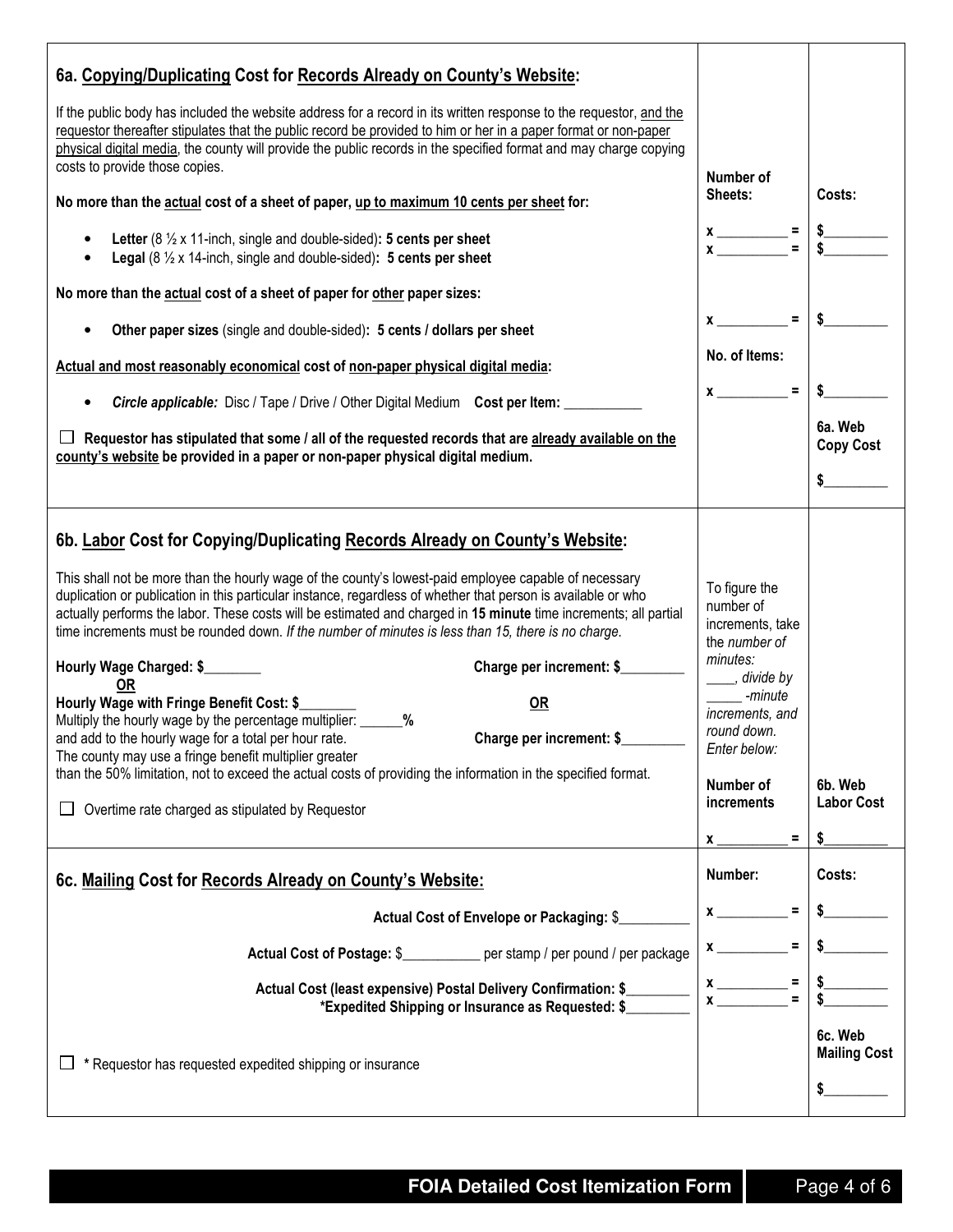| <b>Subtotal Fees Before Waivers, Discounts or Deposits:</b><br>Cost<br>estimate<br><b>Estimated Time Frame to Provide</b><br>3b. Contract Labor Cost to Redact:<br>Records:<br>(days or<br>6a. Copying/Duplication of Records on Website:<br>date)<br>6b. Labor Cost for Copying Records on Website:<br>The time frame estimate is nonbinding<br>6c. Mailing Costs for Records on Website:<br>upon the county, but the county is providing                                                                                                                                                                                                                                                                                                                                                                                                                                                                                                                                                                                                                                                                                                                                                                                                                                                                                                                        | 1. Labor Cost for Copying:<br>2. Labor Cost to Locate:<br>3a. Labor Cost to Redact:<br>4. Copying/Duplication Cost:<br>5. Mailing Cost:<br><b>Subtotal Fees:</b> | $\begin{array}{c c}\n\text{S}\n\hline\n\text{S}\n\hline\n\text{S}\n\hline\n\text{S}\n\hline\n\text{S}\n\hline\n\text{S}\n\hline\n\text{S}\n\hline\n\text{S}\n\hline\n\text{S}\n\hline\n\text{S}\n\hline\n\text{S}\n\hline\n\text{S}\n\hline\n\text{S}\n\hline\n\text{S}\n\hline\n\text{S}\n\hline\n\text{S}\n\hline\n\text{S}\n\hline\n\text{S}\n\hline\n\text{S}\n\hline\n\text{S}\n\hline\n\text{S}\n\hline\n$<br>$\frac{1}{2}$<br>$\frac{1}{2}$<br>$\begin{array}{c}\n\text{S}\n\end{array}$<br>s |
|-------------------------------------------------------------------------------------------------------------------------------------------------------------------------------------------------------------------------------------------------------------------------------------------------------------------------------------------------------------------------------------------------------------------------------------------------------------------------------------------------------------------------------------------------------------------------------------------------------------------------------------------------------------------------------------------------------------------------------------------------------------------------------------------------------------------------------------------------------------------------------------------------------------------------------------------------------------------------------------------------------------------------------------------------------------------------------------------------------------------------------------------------------------------------------------------------------------------------------------------------------------------------------------------------------------------------------------------------------------------|------------------------------------------------------------------------------------------------------------------------------------------------------------------|------------------------------------------------------------------------------------------------------------------------------------------------------------------------------------------------------------------------------------------------------------------------------------------------------------------------------------------------------------------------------------------------------------------------------------------------------------------------------------------------------|
| <b>Waiver: Public Interest</b><br>A search for a public record may be conducted or copies of public records may be furnished without charge or at<br>a reduced charge if the county determines that a waiver or reduction of the fee is in the public interest because<br>searching for or furnishing copies of the public record can be considered as primarily benefiting the general<br>public.<br>All fees are waived<br><b>OR</b><br>$\Box$ All fees are reduced by: $\Box$<br>$\%$                                                                                                                                                                                                                                                                                                                                                                                                                                                                                                                                                                                                                                                                                                                                                                                                                                                                          | <b>Subtotal Fees</b><br><b>After Waiver:</b>                                                                                                                     | \$                                                                                                                                                                                                                                                                                                                                                                                                                                                                                                   |
| <b>Discount: Indigence</b><br>A public record search must be made and a copy of a public record must be furnished without charge for the<br>first \$20.00 of the fee for each request by an individual who is entitled to information under this act and who:<br>1) Submits an affidavit stating that the individual is indigent and receiving specific public assistance, OR<br>2) If not receiving public assistance, stating facts showing inability to pay the cost because of indigence.<br>If a requestor is ineligible for the discount, the public body shall inform the requestor specifically of the reason<br>for ineligibility in the public body's written response. An individual is ineligible for this fee reduction if ANY of the<br>following apply:<br>(i) The individual has previously received discounted copies of public records from the same public<br>body twice during that calendar year, OR<br>(ii) The individual requests the information in conjunction with outside parties who are offering or<br>providing payment or other remuneration to the individual to make the request. A public body may<br>require a statement by the requestor in the affidavit that the request is not being made in conjunction<br>with outside parties in exchange for payment or other remuneration.<br><b>Eligible for Indigence Discount</b> | <b>Subtotal Fees</b><br><b>After Discount</b><br>(subtract \$20):                                                                                                | \$                                                                                                                                                                                                                                                                                                                                                                                                                                                                                                   |
| <b>Discount: Nonprofit Organization</b><br>A public record search must be made and a copy of a public record must be furnished without charge for the<br>first \$20.00 of the fee for each request by a nonprofit organization formally designated by the state to carry out<br>activities under subtitle C of the federal Developmental Disabilities Assistance and Bill of Rights Act of 2000 and<br>the federal Protection and Advocacy for Individuals with Mental Illness Act, if the request meets ALL of the<br>following requirements:<br>(i) Is made directly on behalf of the organization or its clients.<br>(ii) Is made for a reason wholly consistent with the mission and provisions of those laws<br>under section 931 of the Michigan Mental Health Code, 1974 PA 258, MCL 330.1931.<br>(iii) Is accompanied by documentation of its designation by the state, if requested by the county.<br><b>Eligible for Nonprofit Discount</b>                                                                                                                                                                                                                                                                                                                                                                                                             | <b>Subtotal Fees</b><br><b>After Discount</b><br>(subtract \$20):                                                                                                | \$                                                                                                                                                                                                                                                                                                                                                                                                                                                                                                   |